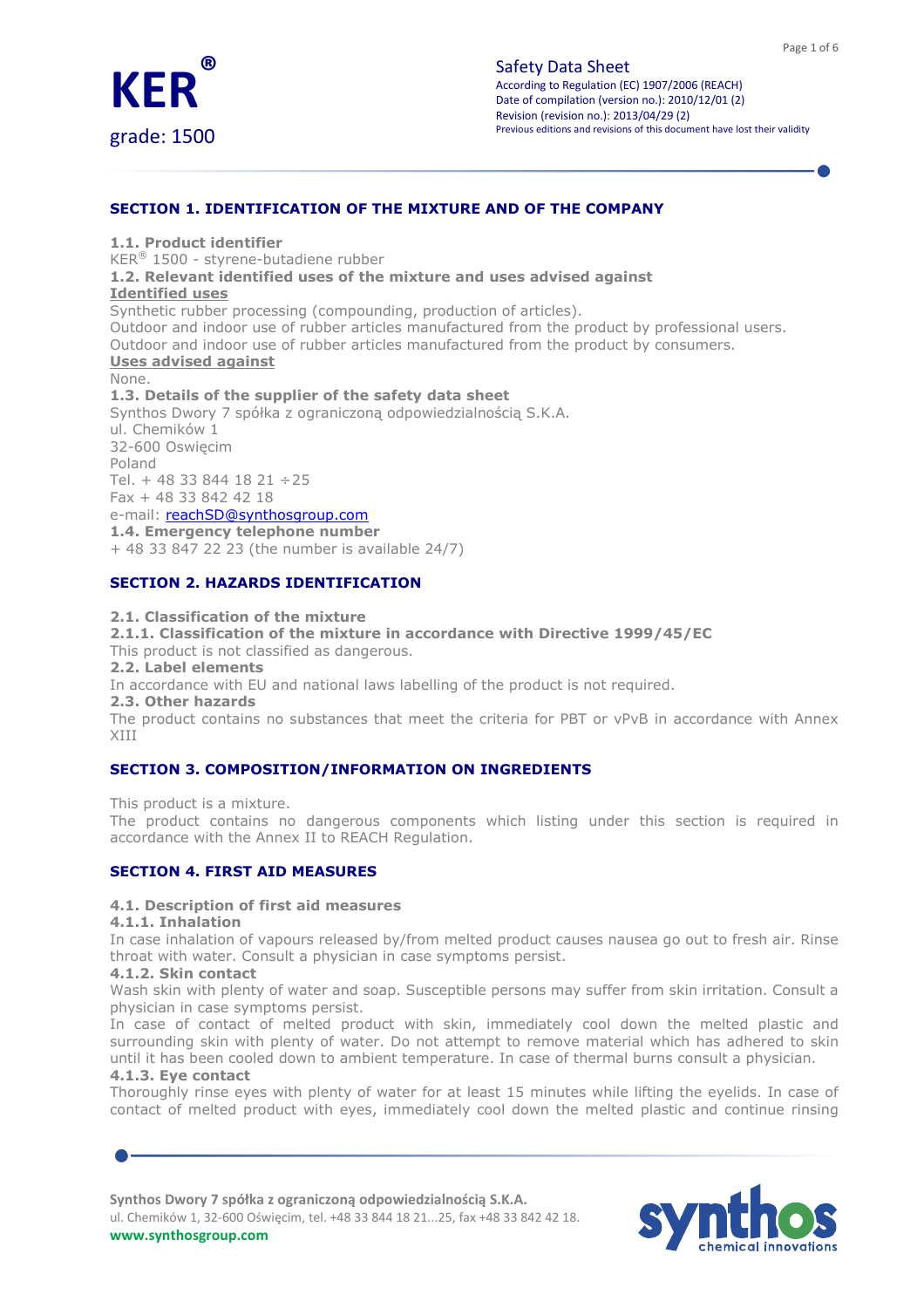

eyes for at least 15 minutes. Check for and remove (if any and if possible) contact lenses (unless they adhered to eyes). Provide medical help.

4.1.4. Ingestion/swallow

Consult a physician

4.2. Most important symptoms and effects, both acute and delayed

Upon direct contact with the product susceptible persons may suffer from skin/eye irritations. 4.3. Indication of any immediate medical attention and special treatment needed None.

# SECTION 5. FIRE-FIGHTING MEASURES

5.1. Extinguishing media

5.1.1. Suitable extinguishing media

Extinguishing powders, carbon dioxide, foam, water spray.

5.1.2. Unsuitable extinguishing media Water *iet*.

5.2. Special hazards arising from the mixture

None are known.

# 5.3. Advice for fire-fighters

Evacuate personnel from the endangered area immediately

Fire-fighters should wear full bunker gear and SCBA approved by relevant authorities.

Extinguished rubber should be soaked thoroughly with water to cool it down and prevent re-ignition.

## 5.4. Other information

Dispose of fire debris and contaminated extinguishing water in accordance with regulations in force. Collect contaminated extinguishing water separately, do not allow it to reach sewage or effluent systems.

# SECTION 6. ACCIDENTAL RELEASE MEASURES

## 6.1. Personal precautions, protective equipment and emergency procedures

6.1.1. For non-emergency personnel

Avoid contact with the product. Follow advice and instructions of emergency responders.

6.1.2. For emergency responders

Avoid contact with the product. Wear work clothing and personal protective equipment.

6.2. Environmental precautions None.

# 6.3. Methods and material for containment and cleaning up

6.3.1. Methods and material for containment

Not applicable the product is a solid of low mobility.

## 6.3.2. Methods and material for cleaning up

Collect the product to a labelled container. Use gloves, and/or broom and shovel. Use or dispose of the material in accordance with regulations in force.

6.4. Reference to other sections

Not applicable.

# SECTION 7. HANDLING AND STORAGE

## 7.1. Precautions for safe handling

Observe basic regulations on occupational health, safety and hygiene as well as operating instructions at the workplace.

Do not eat and drink when handling the product.

Wear proper working clothing. If necessary, use personal protection equipment.

Avoid direct contact with the product.

Avoid contact with eyes.

Ensure proper ventilation of the workplace.

Do not permit dust to accumulate.

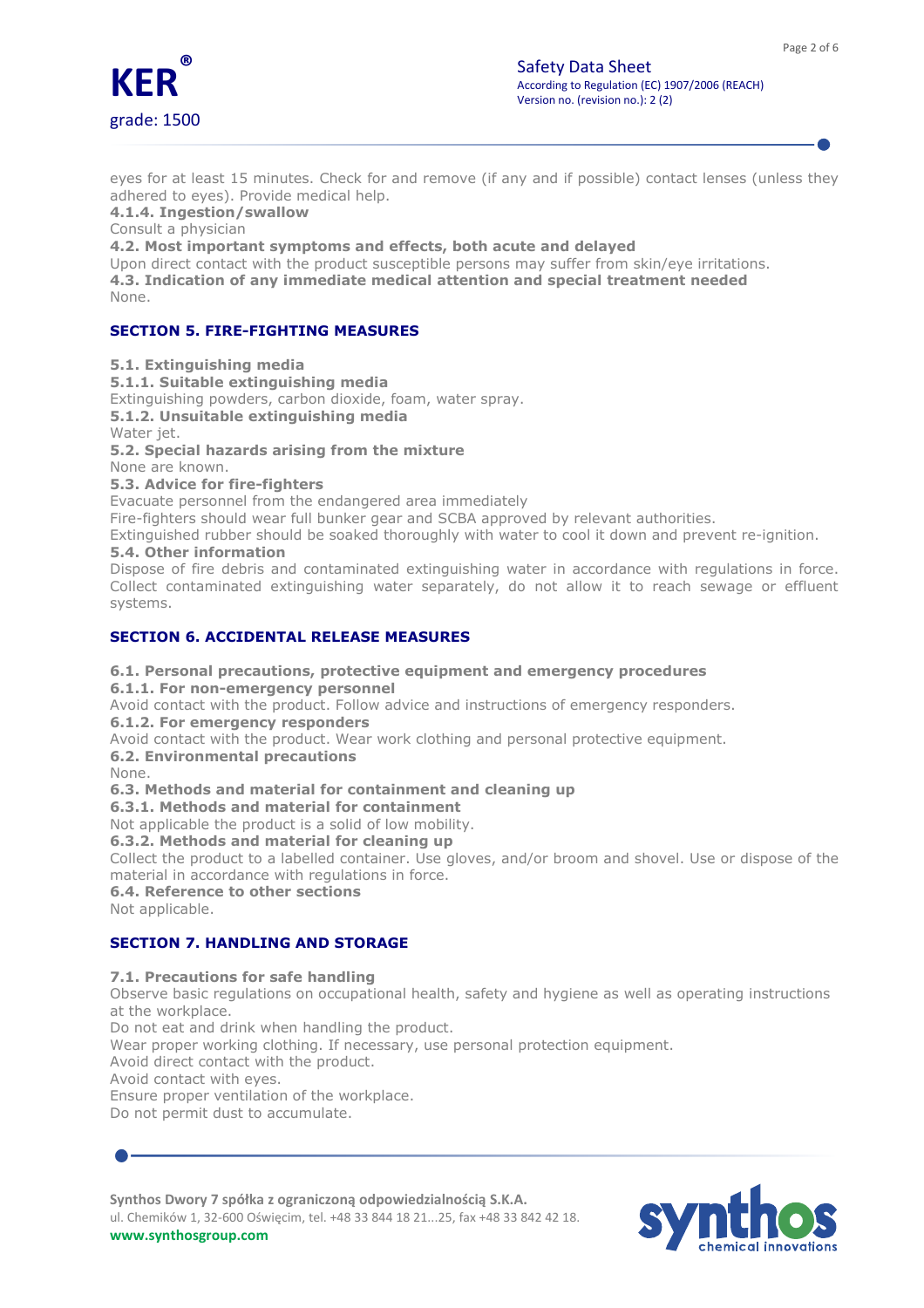

# 7.2. Conditions for safe storage, including any incompatibilities

The product should be stored in ventilated rooms at temperature not exceeding  $30^{\circ}$ C.

Protect against humidity, light and weather conditions.

Keep away from the sources of heat and ignition.

Do not store together with organic solvents.

In case of wooden 1.0 t pallets storage of the product in 2 (two) or more layers (stacking) is not recommended.

For conditions to avoid and incompatible materials see Section 10 of this Safety Data Sheet.

7.3. Specific end use(s)

Not applicable.

# SECTION 8. EXPOSURE CONTROLS/PERSONAL PROTECTION

### 8.1. Control parameters

8.1.1. Occupational exposure limits None have been established. 8.1.2. DN(M)EL levels 8.1.2.1. DN(M)EL levels – workers Data not available. 8.1.2.2. DN(M)EL levels – general population Data not available. 8.1.3. PNEC levels Data not available. 8.2. Exposure controls 8.2.1. Appropriate engineering controls

Provide ventilation of the workplace.

```
8.2.2. Individual protection measures, such as personal protective equipment
```
## 8.2.2.1. Eye/face protection

Workers performing activities for which exposure to particles that are capable of causing mechanical injury to the eye have to wear protective goggles.

### 8.2.2.2. Skin protection

Hand protection

Wear protective gloves. Material: leather, PVC: thickness ca. 0,3 mm; penetration time: >480 min. Gloves of other material can be used as well provided they deliver the same level of protection. Damaged gloves have to be replaced with new ones.

Other

# Wear work clothing and shoes.

8.2.2.3. Respiratory protection

In case of insufficient ventilation and when dusts are generated wear mask conforming to EN 143 equipped with a P1 type filer.

## 8.2.2.4. Thermal hazards

The product creates no thermal hazards.

## 8.2.3. Environmental exposure controls

Avoid release to the environment. Do not discharge into drains.

Emissions from vents and processing equipment have to be controlled in order to determine whether they are in compliance with in force regulations on environmental protection. Basing on results of such controls the need for implementation of relevant environmental risk management measures can be determined.

# SECTION 9. PHYSICAL AND CHEMICAL PROPERTIES

## 9.1. Information on basic physical and chemical properties

| a) Appearance                   | solid (bales) of dark-brown to black colour |
|---------------------------------|---------------------------------------------|
| b) Odour                        | characteristic                              |
| c) Odour threshold              | data not available                          |
| $d$ ) $pH$                      | not applicable                              |
| e) Melting point/freezing point | data not available                          |
|                                 |                                             |

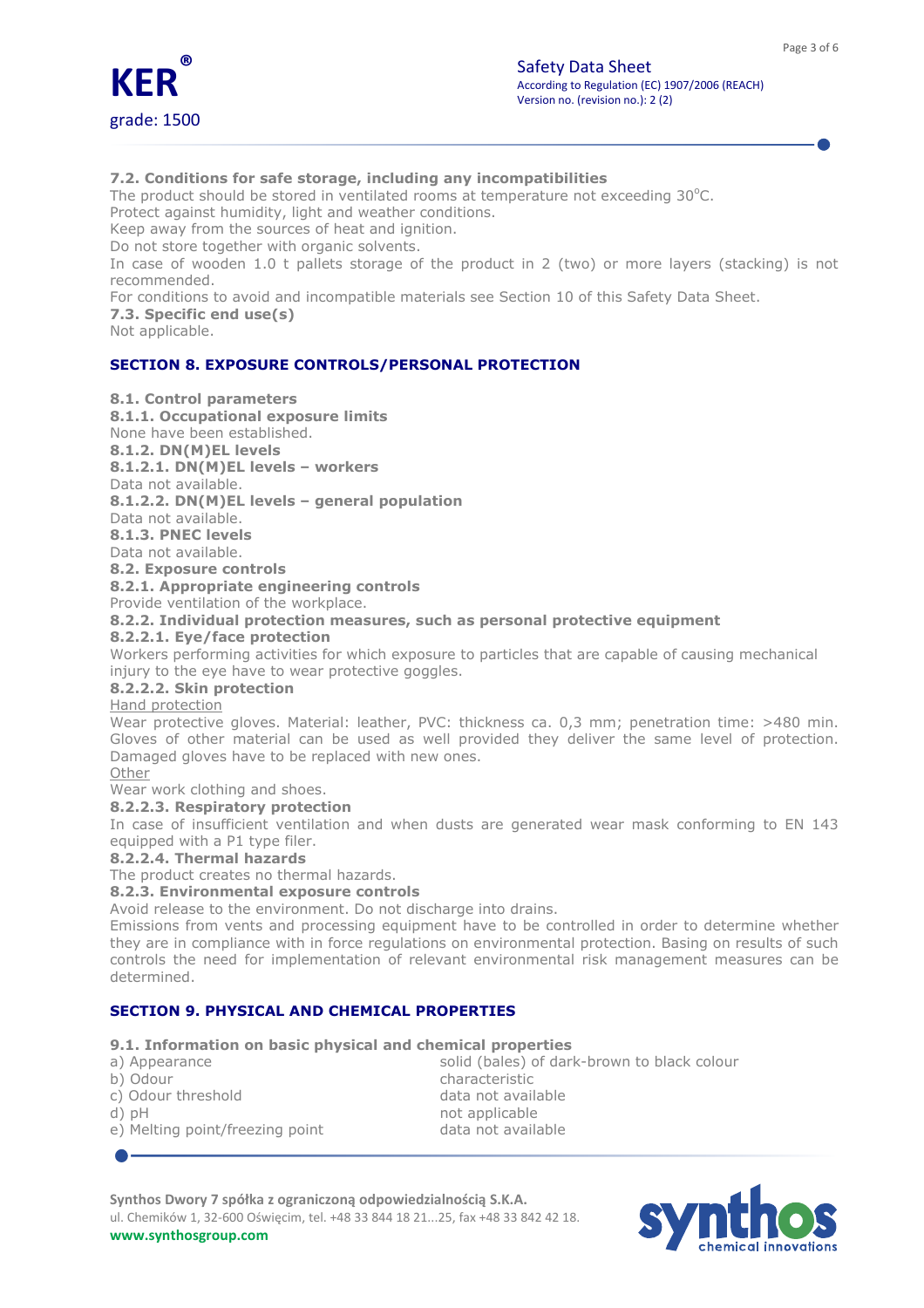

| f) Initial boiling point and boiling range                     | not applicable - decomposes |
|----------------------------------------------------------------|-----------------------------|
| q) Flash point                                                 | data not available          |
| h) Evaporation rate                                            | not applicable              |
| i) Flammability (solid, gas)                                   | data not available          |
| j) Upper/lower flammability or explosive limits not applicable |                             |
| k) Vapour pressure                                             | not applicable              |
| I) Vapour density                                              | not applicable              |
| m) Relative density                                            | ca. 1 $q/cm^3$              |
| n) Solubility                                                  | insoluble in water          |
| o) Partition coefficient: n-octanol/water                      | not applicable              |
| p) Auto-ignition temperature                                   | not applicable              |
| g) Decomposition temperature                                   | ca. $220^{\circ}$ C         |
| r) Viscosity                                                   | not applicable              |
| s) Explosive properties                                        | not applicable              |
| t) Oxidising properties                                        | not applicable              |
| 9.2. Other information                                         |                             |
| u) Heat of combustion                                          | ca. 45 MJ/kg                |
| v) Polymerization heat                                         | not applicable              |

# SECTION 10. STABILITY AND REACTIVITY

#### 10.1. Reactivity

See Section 10.3 of this Safety Data Sheet.

10.2. Chemical stability

The product is stable under given herein conditions of use and storage.

10.3. Possibility of hazardous reactions

Occurrence of hazardous reactions is unlikely.

10.4. Conditions to avoid

High temperature, direct sunlight.

10.5. Incompatible materials

Organic solvents, strong oxidizers.

10.6. Hazardous decomposition products

Thermal decomposition of the product starts at ca. 220 $^{\circ}$ C and is accompanied by formation and subsequent release of styrene, butadiene and their derivatives.

## SECTION 11. TOXICOLOGICAL INFORMATION

No data on toxicological properties of the product as such is available. Hazards which the product creates to the human health and life have been assessed in accordance with rules applicable for mixtures (see also Section 2 of this Safety Data Sheet).

### 11.1. Information on toxicological effects

11.1.1. Acute toxicity

Based on available data, the classification criteria are not met.

11.1.2. Skin corrosion/irritation

Based on available data, the classification criteria are not met.

11.1.3. Serious eye damage/irritation

Based on available data, the classification criteria are not met.

11.1.4. Respiratory or skin sensitisation

Based on available data, the classification criteria are not met.

### 11.1.5. Germ cell mutagenicity

Based on the conventional method outlined in Article 6(1)(a) of Directive 1999/45/EC, and relevant information for the substances listed under Section 3 (if any) the product is not classified as mutagenic. 11.1.6. Carcinogenicity

Based on the conventional method outlined in Article 6(1)(a) of Directive 1999/45/EC, and relevant information for the substances listed under Section 3 (if any) the product is not classified as carcinogenic.

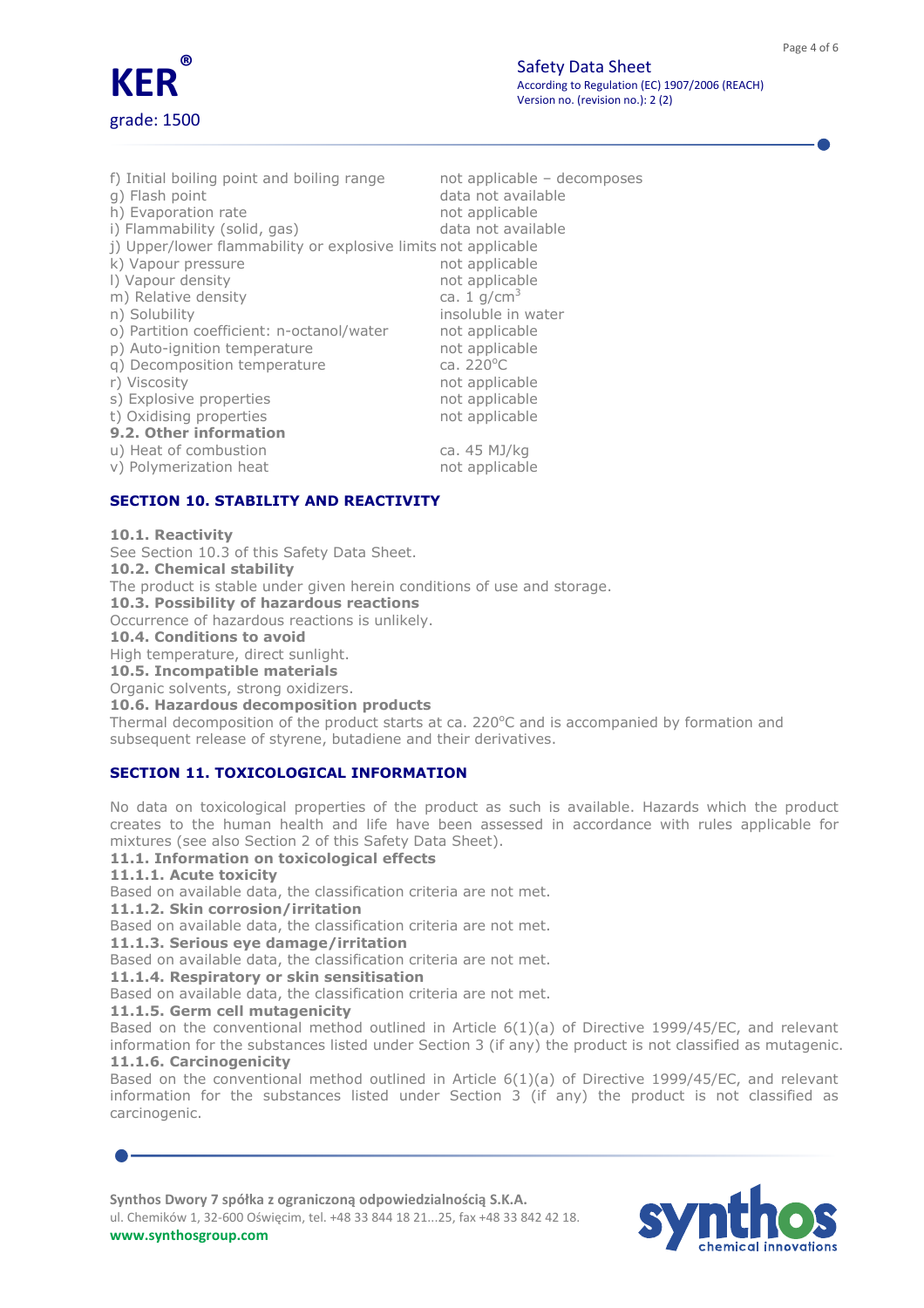

## 11.1.7. Reproductive toxicity

Based on the conventional method outlined in Article  $6(1)(a)$  of Directive 1999/45/EC, and relevant information for the substances listed under Section 3 (if any) the product is not classified as toxic to reproduction.

11.1.8. STOT-single exposure

Based on available data, the classification criteria are not met.

11.1.9. STOT-repeated exposure

Based on available data, the classification criteria are not met.

11.1.10. Aspiration hazard

Based on available data, the classification criteria are not met.

11.2. Information on likely routes of exposure

Dermal, inhalation.

11.3. Symptoms related to the physical, chemical and toxicological characteristics This product is not classified as dangerous.

11.4. Delayed and immediate effects as well as chronic effects from short and long-term exposure

This product is not classified as dangerous. Upon direct contact with the product susceptible persons may suffer from skin/eye irritations.

# SECTION 12. ECOLOGICAL INFORMATION

No data on ecotoxicological properties of the product as such is available. Hazards which the product creates to the environment have been assessed in accordance with rules applicable for mixtures (see also Section 2 of this Safety Data Sheet).

12.1. Toxicity

The product is not classified as dangerous to the environment.

12.2. Persistence and degradability

The main component of the product (polymer) does not undergo biodegradation, oxidation or

hydrolysis at noticeable rate.

12.3. Bioaccumulative potential

Based on chemical structure it is expected that the main component of the product (polymer) will not undergo bioaccumulation.

12.4. Mobility in soil

Data not available

## 12.5. Results of PBT and vPvB assessment

The product contains no substances which have been identified as PBT/vPvB.

12.6. Other adverse effects

Data not available.

## SECTION 13. DISPOSAL CONSIDERATIONS

## 13.1. Waste treatment methods

Primary, product wastes should be recovered. Wastes, which could not be recovered should be biologically, chemically or physically transformed or stored on landfill.

Landfilling should be performed only for those wastes, destruction of which is technically impossible or ecologically or economically unjustified.

Recovery or destruction of product wastes has to be performed in accordance with regulations in force, in special assigned facility and/or equipment meeting the appropriate requirements.

Waste code: the product itself: 07 02 13 or 07 02 99.

Bales of the product are wrapped with a polyethylene film and placed on flat or box-pallets.

The film is the unit packaging and an integral part of the product.

Returnable packaging may be reused after decontamination.

Disposable packaging has to be disposed of according to existing national, international and/or local disposal regulations.

Example waste code: used containers, rigorously scraped out and containing dried residues of the supplied product:

15 01 02 plastic packaging.

Synthos Dwory 7 spółka z ograniczoną odpowiedzialnością S.K.A.

ul. Chemików 1, 32-600 Oświęcim, tel. +48 33 844 18 21...25, fax +48 33 842 42 18. www.synthosgroup.com